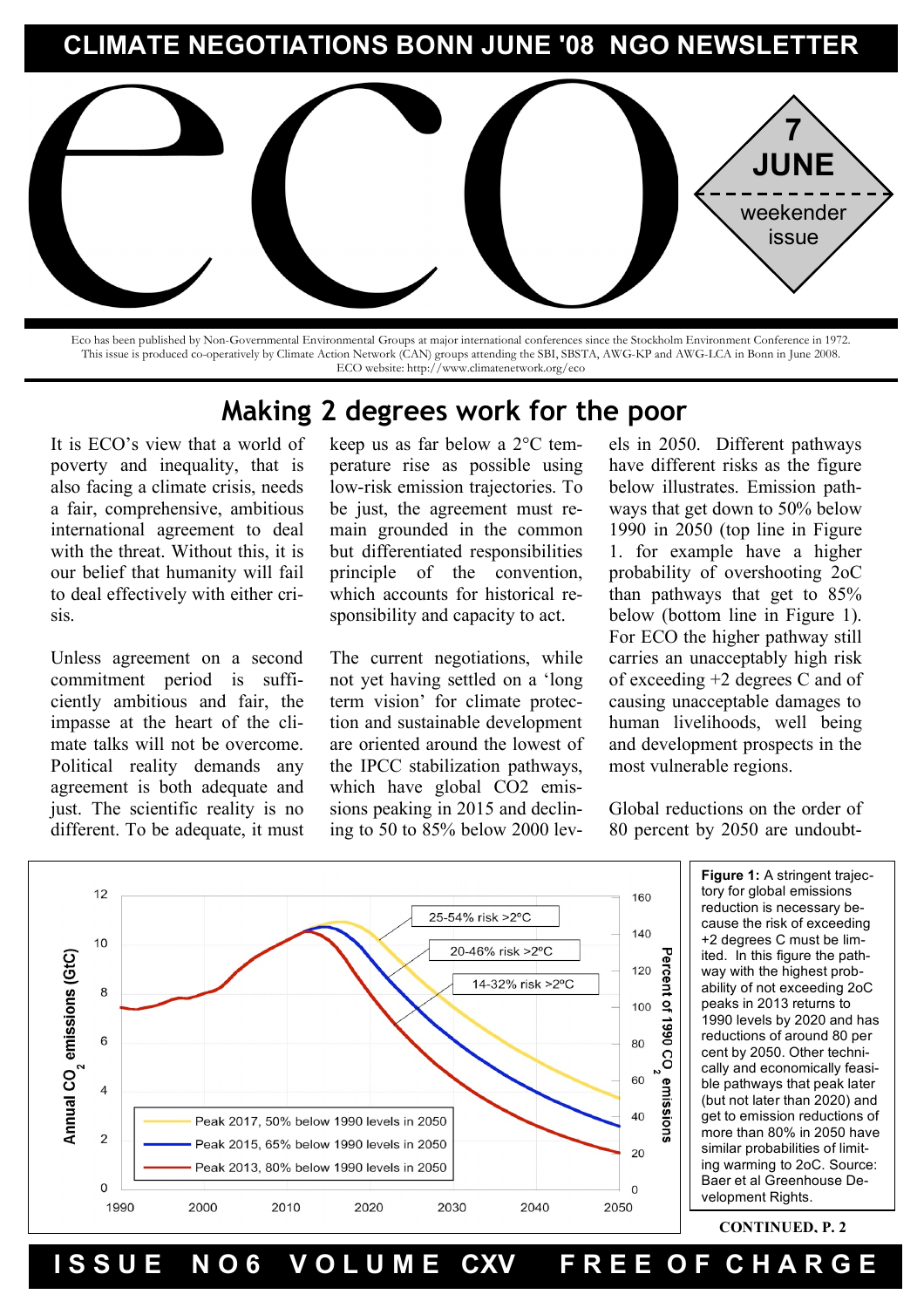### **Making 2 degrees work for the poor (from p. 1)**

-edly challenging, but there seems little point in mollifying politicians with softer yet inadequate messages, as the science of this is quite robust: if you want a high probability of limiting warming to 2oC or below then emission reductions of this order or more will be needed.

The environmental reality of this sort of emissions pathway is that countries on either side of the global wealth divide must reduce their emissions -– the wealthiest first and fastest. Industrialised countries must cut their emissions first in order to allow for growth elsewhere. But that growth in emissions needs to be slower, and then within a few decades, reductions have to start in all but the poorest countries. So the next immediate and urgent question here is one about equitable effort sharing and how to guarantee adequate resources to ensure that the legitimate sustainable development economic growth and poverty reduction aspirations of developing countries, based on a rapid deviation from carbonintensive development, are not compromised.

This is the challenge that stands before those currently negotiating at the UNFCCC. The developing countries are home to most of the world's economically poor people, and must begin the process of decarbonisation in parallel with sustainable development and adaptation, enabled by sufficient finance and technology resource transfers. This challenge must be met, as no amount of decarbonisation in industrialized countries can achieve global climate objectives. There is no escaping the urgency of the climate crisis. The body of scientific evidence is so strong as to be overwhelming; inaction now on the part of those in positions of power and influence will be judged very harshly by future generations. However, tackling climate change in a manner that reinforces global injustice and entrenches poverty is equally unacceptable.

Something must happen, but what, how and by whom? There is no precedent for such comprehensive and cohesive action There is no option but to face the climate crisis with urgency and resolve. The effort must begin right away in industrialised countries, as it will take longer for emissions to begin reducing in developing countries due to the significant gap they mostly experience between energy demand and energy supply.

Ongoing negotiations are largely paralysed by underlying distrust and obscured by concerns about economic competitiveness, jobs and domestic unpopularity if climate policies cause pain. It is time to stop dithering and acknowledge that no country should do nothing. All 192 signatories to the UNFCCC must agree to act, with the scale of their endeavours relative to their responsibility and capability.

Annex 1 parties must commit to significantly deeper cuts in their emissions as well as enabling and financing positive sustainable development and adaptation in developing nations through international mechanisms based on clear equity principles. Developing countries have to in parallel propose new mechanisms, establish clear needs assessments of the

scale of resources required and plans capable of absorbing significant sums of finance into adaptation and low carbon, sustainable development policies.

The onus is on industrialized countries that have derived much of their wealth from their long history of fossil fuel use to lead and go furthest. The developing countries should endeavor not to lag too far behind in starting to shift from business as usual, obviously with MRV financial and technological support. Industrialised countries must be obliged to provide this, as voluntarism has shown itself to be unreliable and volatile.

# **Vision for JAPAN: Show your leadership**

Next Monday Japan's Prime Minister Fukuda will announce the "Fukuda Vision," which will illustrate Japan's position on climate change in the preparation for the G8 summit in July. However, the rumor ECO is hearing in Bonn is not encouraging. The vision includes a 60-80% reduction target by 2050 with an unclear base year; strong push for sectoral approaches without announcing any mid-term target; and no clear sign for implementing a domestic emissions trading scheme. But seriously, is this enough to save the climate?

ECO hopes the Prime Minister has had a chance to read our letter, clearly stating our expectations as follows: **CONTINUED, P. 3**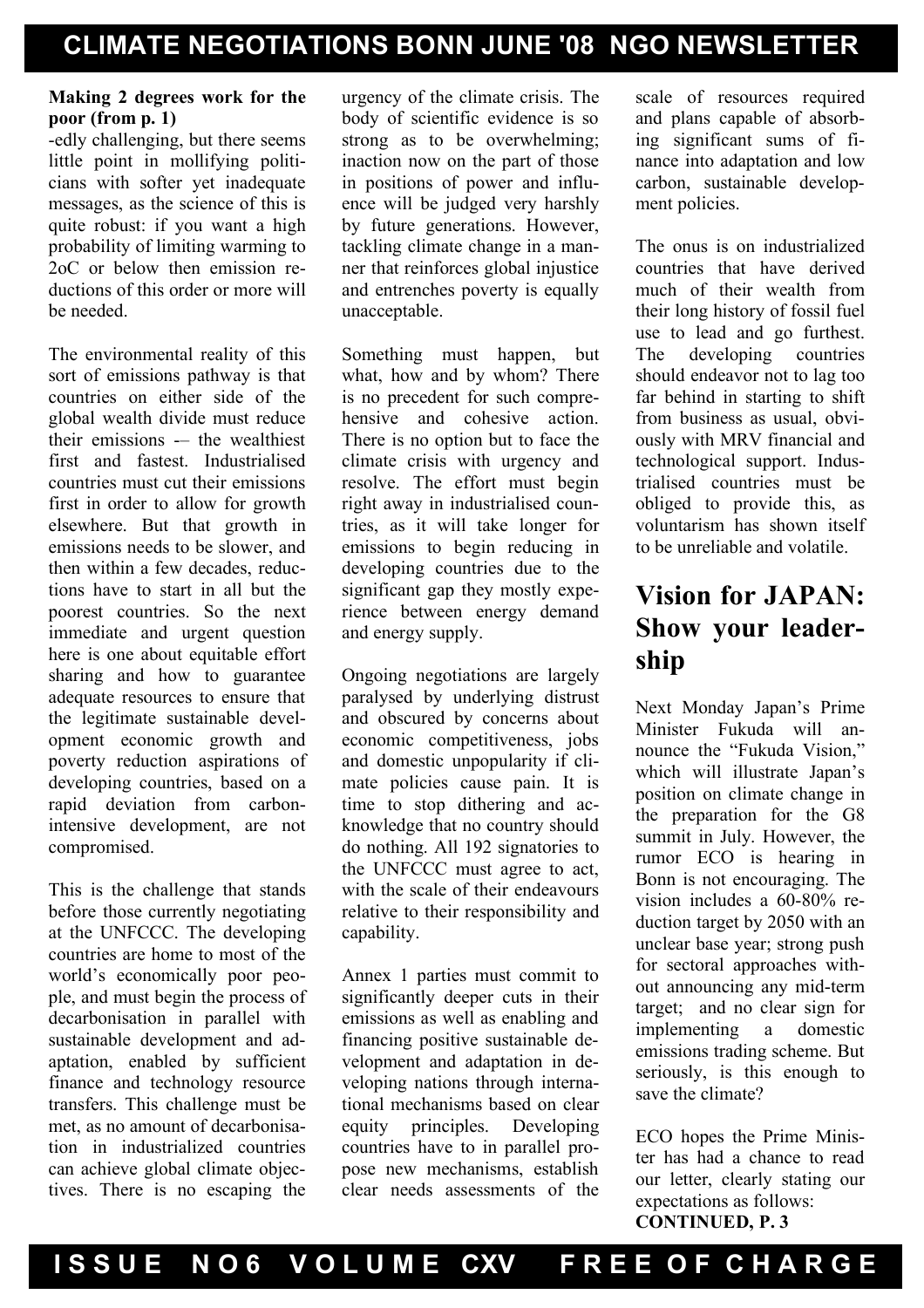# **Russia – a good step, but it's only half of the deal**

40%! It's the percentage of ethanol in Russia's famous vodka. But now it is also the first national energy intensity target. Three days ago, after a special meeting on ecology and energy, where ecologists strongly insisted on sound national measures, Russian President Dmitry Medvedev officially issued the Decree on improvement of energy intensity and energy saving. Energy use per GDP should be reduced by 40% by 2020.

But is this good or bad? Is it a large or small deal?

On the one hand, it is good. It is crucially better than business-asusual Russian development. The best Russian economists recently prepared a special report on energy efficiency with a dire view of the situation in the country, and a detailed calculation of efficiency potential and available energy saving options – of exactly 40%. The President was brave enough to select their full recommendation!

On the other hand, apparently this climate friendly step is only a byproduct of the main task to keep Russian oil and gas exports at a high level. Russia has revealed that energy efficiency and savings from the production end is cheaper than risky extraction in the Arctic and other very remote areas. Until climate change becomes the key goal of energy efficiency investments in Russia, we should not applaud too much.

However, this 40% deal should crucially improve Russia's post-2012 position. The planned 100% GDP growth by 2020 will be mitigated by the 0.6 multiplier. This could substantially reduce the overall growth in GHG emissions associated with the high expected rate of economic growth, but it would still be up by about 85%! Sorry this is not good enough.

Mr. President, you have mentioned renewable energy as a big part of the future for Russia. But how much clean energy is there in the country right now? It's far below 1% of production, while GHG emitting sources are huge. If Russia stopped gas flaring and methane losses, and really pushed on new clean sources, the country could move the share of renewables up to 10% …. and then Russia would be in the range of reducing emissions by 25-40% by 2020. While the Government is dreaming and planning on a "Nuclear Renaissance", renewable energy is cheaper, less risky and can be built faster. The current "Inquisition" policy of punishing renewables with hidden or direct subsidies to fossil fuels must be replaced with a "Smart Energy Renaissance" and then we'll all celebrate with vodka.

### *Vision for Japan: Show your leadership (from p. 2)*

- Demonstrate leadership and a sense of urgency based on the science.
- Announce a mid-term target within the range of 25-40% reduction from 1990 levels.
- Establish a long-term goal of 60-80% reductions by 2050 from 1990 levels.
- In addition, Japan should demonstrate that it is committed to meeting the Kyoto target, by implementing a domestic Emissions Trading Scheme and/or carbon tax.

Japan's advocacy for a sectoral approach is being used as a means to lower the level of ambition of Japan's mid-term goal. Although calculating the reduction potential based on energy indicators may sound fair, a recent publication issued by Ministry of Energy, Trade and Industry stated that even if maximum technology is applied, by 2020 Japan's reduction results will be only 4% below 1990 levels. Clearly there is a significant gap between the results of this bottom-up approach and the required science-based emission reductions. Without announcing a mid-term target, it is hard to see Japan's leadership on this issue.

Japan can lead the G8 to a successful outcome, and bring the world one step closer to a successful Copenhagen Agreement. ECO is watching to see whether Japan's new initiative is serious about saving the climate and therefore truly a vision for the

Fusce posuere, magna sed pulvinar